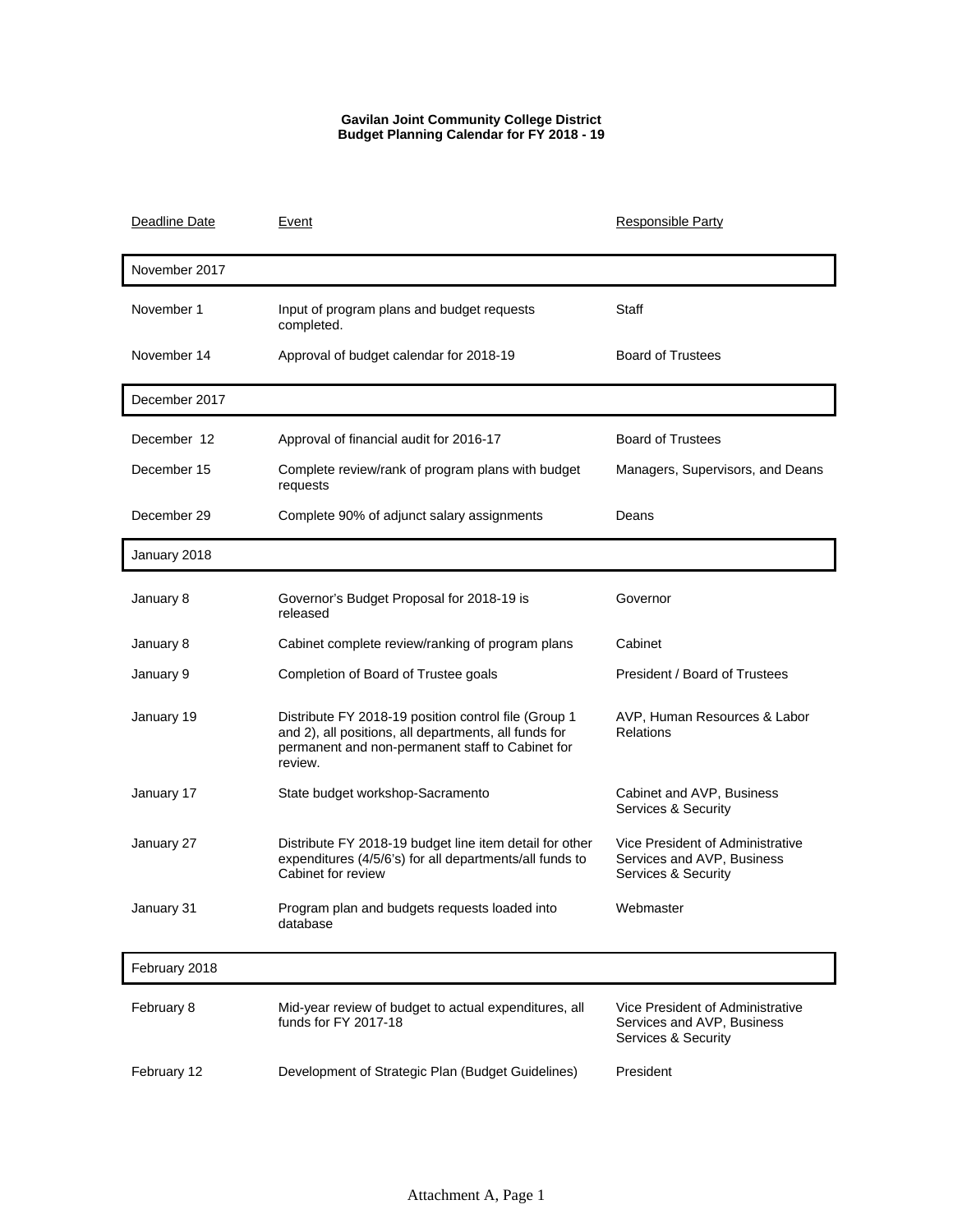| Deadline Date | Event                                                                                                                                        | Responsible Party        |
|---------------|----------------------------------------------------------------------------------------------------------------------------------------------|--------------------------|
| February 16   | Begin prioritization process of program plans with<br>budget requests                                                                        | College Budget Committee |
| February 19   | Reconciliation of position control file, (Group 1 and 2),<br>all positions, all departments, all funds due to Director<br>of Human Resources | Cabinet                  |
| February 23   | Budget line item detail for other expenditures (4/5/6's)<br>for all departments/all funds to the VP of<br><b>Administrative Services</b>     | Cabinet                  |

| March 2018 |                                                                                                                           |                                                                                              |
|------------|---------------------------------------------------------------------------------------------------------------------------|----------------------------------------------------------------------------------------------|
| March 5    | FY 2018-19 position control file, (Group 1 and 2)<br>projections (Version #1) due to AVP, Business<br>Services & Security | AVP, Human Resources & Labor<br><b>Relations</b>                                             |
| March 14   | Approval of FY 2018-19 Budget Guidelines (Strategic<br>Plan)                                                              | President's Council                                                                          |
| March 16   | Submit prioritized program plans with budget requests<br>to President's Council                                           | College Budget Committee                                                                     |
| March 19   | Revenue and expenditures calculations; general fund<br>only (Exhibit 2, Version #1) due to Cabinet                        | AVP, Business Services & Security<br>and<br>AVP, Human Resources & Labor<br><b>Relations</b> |
| March 19   | Final deadline for changes to the Tentative Budget<br>document due to VP of Administrative Services                       | Cabinet                                                                                      |
| March 26   | Program plans with budget requests recommendation<br>to President                                                         | <b>President's Council</b>                                                                   |
| March 30   | Review revenue and expenditure calculations with<br>Board and College Budget Committees                                   | AVP, Business Services & Security                                                            |

| April 2018 |  |
|------------|--|
|------------|--|

| April 6  | Cost out summer/fall class schedule                                                       | Vice President of Instructional<br>Services, Vice President of Student<br>Services, and Deans |
|----------|-------------------------------------------------------------------------------------------|-----------------------------------------------------------------------------------------------|
| April 10 | FY 2018-19 Strategic Plan to Board of Trustees                                            | President                                                                                     |
| April 16 | Revenue and expenditures calculation; all funds<br>(Exhibit 2, Version #2) due to Cabinet | AVP, Business Services & Security<br>and AVP, Human Resources &<br><b>Labor Relations</b>     |
| April 20 | Final status of prior year Budget Guidelines to VP of<br><b>Administrative Services</b>   | President                                                                                     |
| April 25 | Board and College Budget Committee review of<br>Tentative Budget document                 | AVP, Human Resources & Labor<br>Relations                                                     |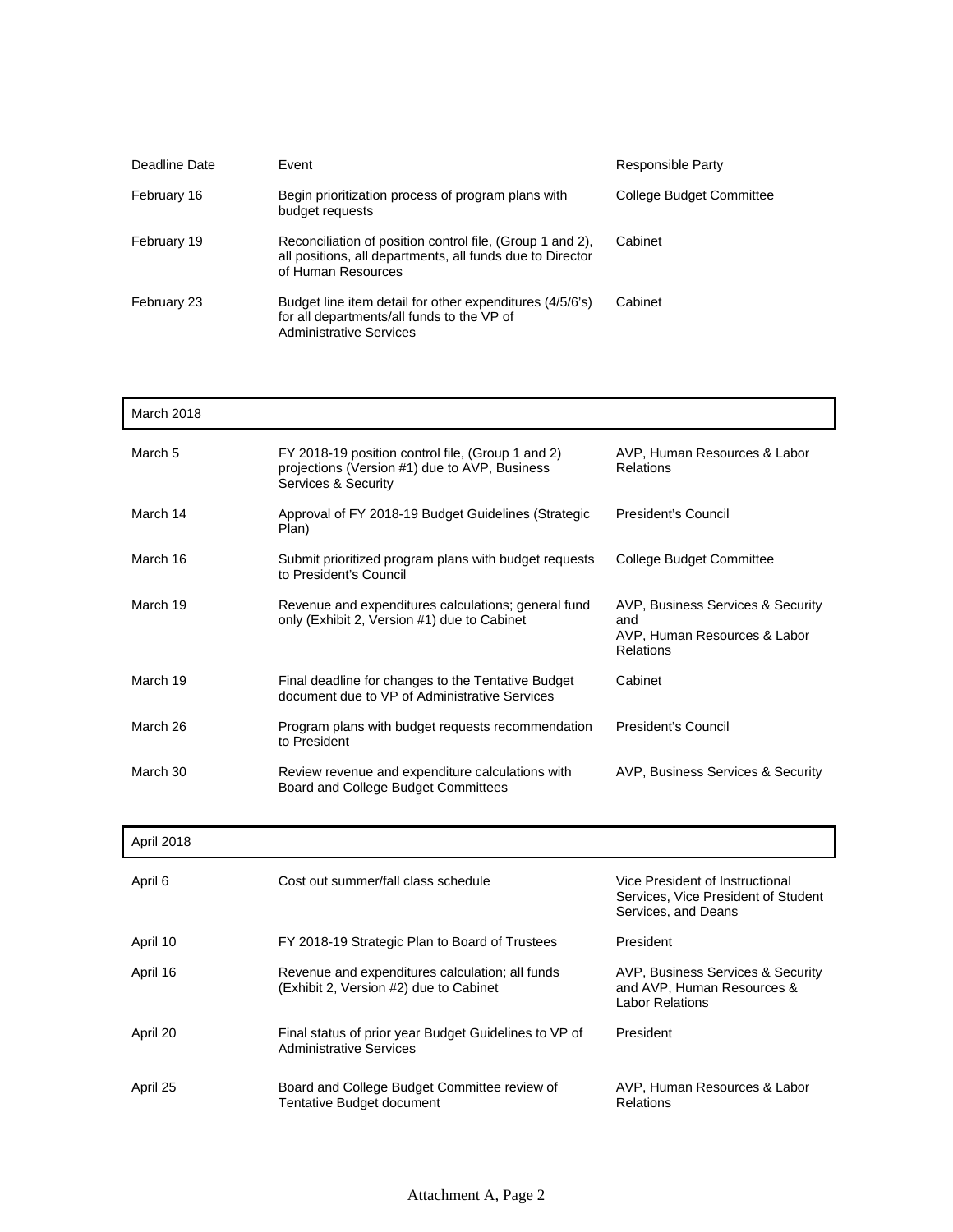| Deadline Date    | <u>Event</u>                                                                                                                                                                       | <b>Responsible Party</b>                                                                                                        |
|------------------|------------------------------------------------------------------------------------------------------------------------------------------------------------------------------------|---------------------------------------------------------------------------------------------------------------------------------|
| April 30         | Final revenue and expenditures calculation; all funds<br>(Exhibit 2, Version #3) due to VP Admin. Services                                                                         | AVP, Business Services & Security<br>and AVP, Human Resources &<br><b>Labor Relations</b>                                       |
| May 2018         |                                                                                                                                                                                    |                                                                                                                                 |
| May 14           | Governor's May revise with district review                                                                                                                                         | Cabinet                                                                                                                         |
| May 28           | Complete Tentative Budget to printer                                                                                                                                               | Vice President of Administrative<br>Services                                                                                    |
| <b>May 30</b>    | Re-review of prioritized program plans with budget<br>requests in light of May revise revenue assumptions<br>and expenditures                                                      | <b>College Budget Committee</b>                                                                                                 |
| June 2018        |                                                                                                                                                                                    |                                                                                                                                 |
| June 12          | Tentative Budget adopted by Board of Trustees                                                                                                                                      | <b>Board of Trustees</b>                                                                                                        |
| June 29          | Preliminary financial and compliance audit                                                                                                                                         | Vice President of Administrative<br>Services, AVP, Business Services<br>& Security, various program<br>managers, VPs, and Deans |
| <b>July 2018</b> |                                                                                                                                                                                    |                                                                                                                                 |
| July 11          | Re-review of prioritized program plans with budget<br>requests in light of actual Budget Act revenue<br>assumptions and expenditures                                               | <b>College Budget Committee</b>                                                                                                 |
|                  |                                                                                                                                                                                    |                                                                                                                                 |
| July 17          | Final deadline for the addition of new positions (Group<br>1 and 2) to the Final Budget. Freeze position file for<br>Final Budget document due to VP of Administrative<br>Services | Cabinet                                                                                                                         |
| July 31          | Changes in budget line item detail for other<br>expenditures (4/5/6's) department budgets, all funds<br>due to VP of Administrative Services                                       | Cabinet                                                                                                                         |
|                  |                                                                                                                                                                                    |                                                                                                                                 |
| August 2018      |                                                                                                                                                                                    |                                                                                                                                 |
| August 1         | State budget workshop                                                                                                                                                              | Cabinet and AVP, Business<br>Services & Security                                                                                |
| August 13        | Revise Tentative Budget for Final Budget                                                                                                                                           | AVP, Business Services & Security                                                                                               |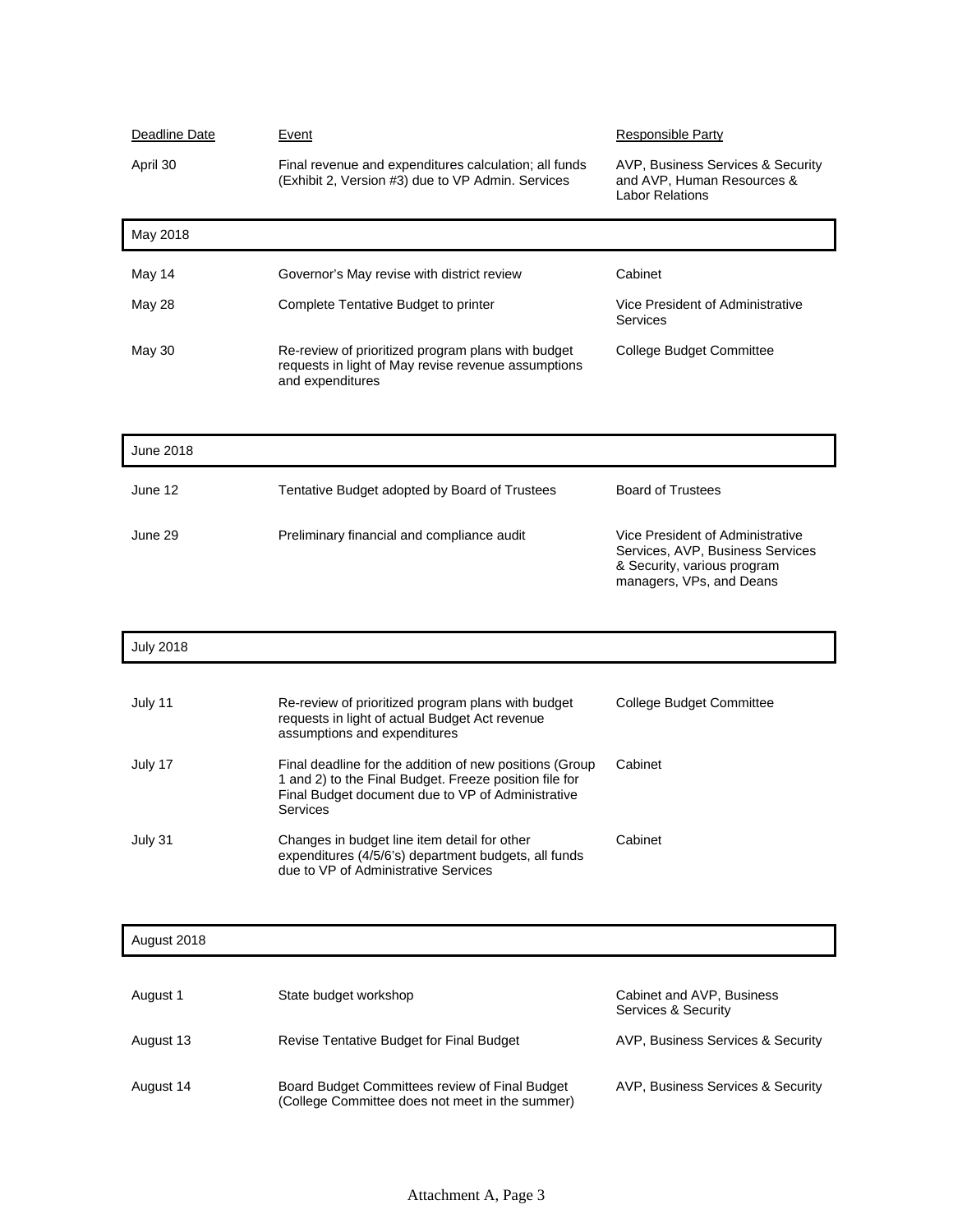| Deadline Date | Event                                  | Responsible Party                            |
|---------------|----------------------------------------|----------------------------------------------|
| August 17     | Categorical year-end close, FY 2017-18 | AVP, Business Services & Security            |
| August 31     | Complete Final Budget to printer       | Vice President of Administrative<br>Services |
| August 31     | All funds year-end close, FY 2017-18   | AVP, Business Services & Security            |

| September 2018 |                                                                                              |                                                                                                                          |
|----------------|----------------------------------------------------------------------------------------------|--------------------------------------------------------------------------------------------------------------------------|
| September 11   | Review Final Budget with College Budget Committee                                            | AVP, Business Services & Security                                                                                        |
| September 18   | Database available for input of FY 2018-19 program<br>plans with or without budget requests. | Staff                                                                                                                    |
| September 22   | Final financial and compliance audit                                                         | Vice President of Administrative<br>Services, Director Business<br>Services, various program<br>managers, VPs, and Deans |

| October 2018 |                                                   |                                                                             |
|--------------|---------------------------------------------------|-----------------------------------------------------------------------------|
| October 31   | Draft Audited 2017-18 Financial Statements Review | Vice President of Administrative<br>Services, Director Business<br>Services |

 $\overline{\phantom{a}}$ 

| November 2018 |                                                                                  |                                                                                               |
|---------------|----------------------------------------------------------------------------------|-----------------------------------------------------------------------------------------------|
|               |                                                                                  |                                                                                               |
| November 13   | Approval of budget calendar for 2019-20                                          | <b>Board of Trustees</b>                                                                      |
| November 9    | Input of program plans and budget requests<br>completed.                         | Staff                                                                                         |
| November 16   | Board and College Budget Committees development<br>of FY 2019-20 budget calendar | AVP. Business Services & Security                                                             |
| November 26   | Cost out intersession/spring class schedule                                      | Vice President of Instructional<br>Services, Vice President of Student<br>Services, and Deans |

## December 2018

| December 5  | Complete review/rank of program plans with budget<br>requests | Managers, Supervisors, and Deans |
|-------------|---------------------------------------------------------------|----------------------------------|
| December 11 | Approval of financial audit for 2017-18                       | <b>Board of Trustees</b>         |
| December 17 | Complete 90% of adjunct salary assignments                    | Deans                            |